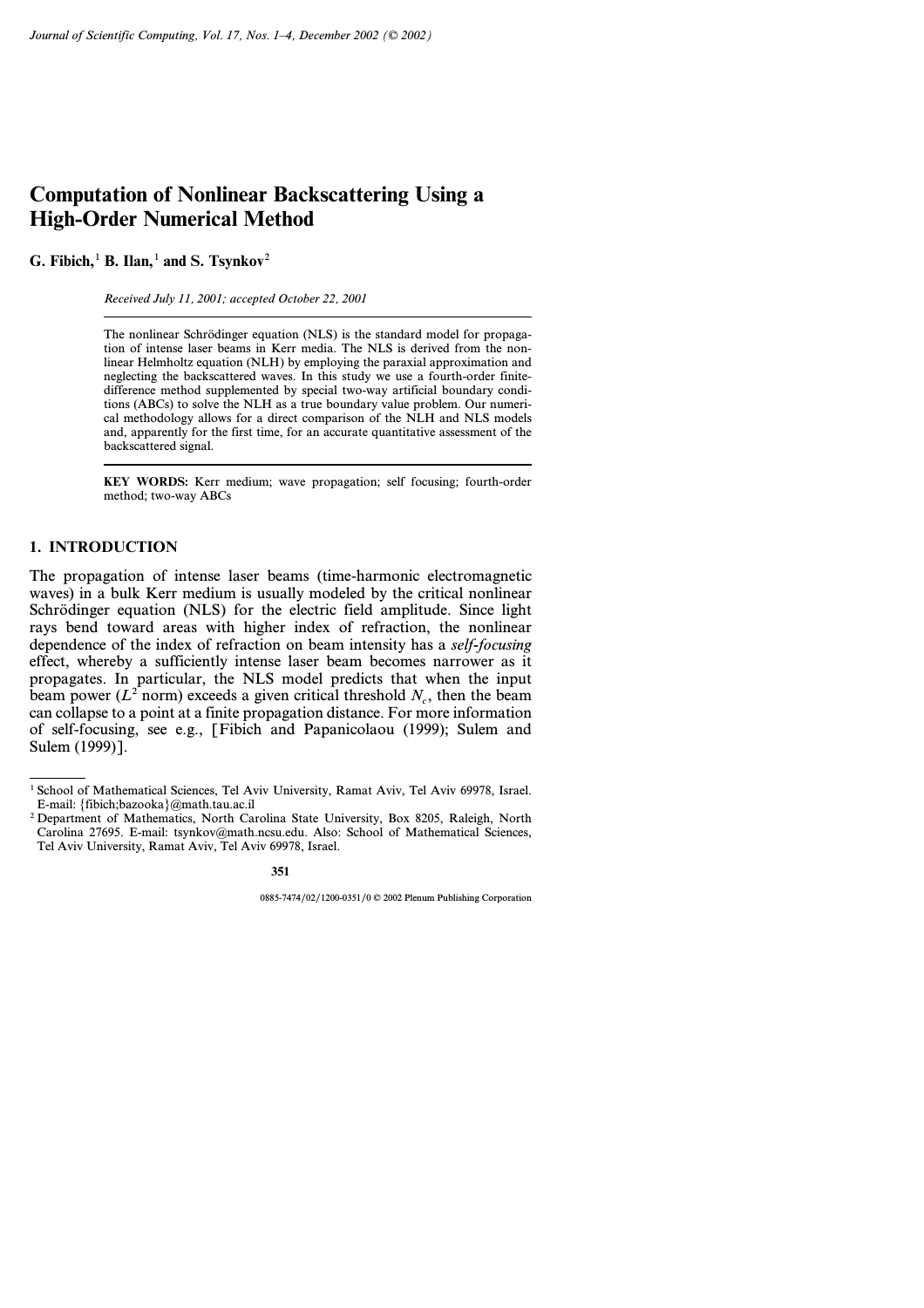**352 Fibich, Ilan, and Tsynkov**

As the beam propagates it induces changes in the optical properties of the medium. As a result, part of the incoming wave is reflected back, a phenomenon referred to as *backscattering*. Very little is actually known on backscattering in nonlinear self-focusing, except for the general belief that it is ''small.'' Since, however, small-magnitude mechanisms can have a large effect in self-focusing [Fibich and Papanicolaou (1999)], there is a need to accurately quantify the magnitude of backscattering and study how this phenomenon may affect the beam propagation. Another application which could greatly benefit from better understanding of backscattering is remote sensing of the atmosphere [Wöste *et al*. (1997)], where the measured signal is exactly the backscattered wave.

The backscattered wave is neglected in the NLS model which only describes the forward-propagating wave. Calculation of backscattering requires, therefore, going back to the nonlinear Helmholtz equation (NLH), from which the NLS is derived. The NLS is an evolution equation with the spatial coordinate in the direction of propagation playing the role of ''time.'' Therefore, the correct mathematical formulation for the NLS is the Cauchy (initial value) problem and as such, solving it numerically is a relatively straightforward computational procedure. In contradistinction to that, the NLH is elliptic in its nature, and a special multidimensional boundary value problem needs to be formulated and solved for this equation, which is a much harder task from the standpoint of computing. The first numerical simulations based on solving a true boundary value problem for the NLH were recently performed in Fibich and Tsynkov (2001) using an advanced fourth-order method. In that study, the design fourth-order convergence rate of the method was corroborated experimentally on a model linear problem. Subsequently, a series of the grid convergence tests were conducted in the nonlinear regime. In the current paper we go beyond grid-convergence arguments and show that the asymptotic limit of the NLH solutions obtained in the simulations is the corresponding NLS solution. This comparison provides strong support that the calculated NLH solution is indeed the physical one. Besides, in Section 2.3 we obtain an asymptotic estimate of the magnitude of backscattering and subsequently show in Section 4 that it agrees with the calculated values.

As has been mentioned, when the initial datum is sufficiently large the NLS solution develops singularities at a finite propagation distance (see Section 2.5). Since, however, physical quantities do not become infinite, a natural question is whether the corresponding solution of the NLH exists globally. This fundamental question has been open for many years. There have been indications, though, that solutions to the NLH exist even when the corresponding NLS solutions become singular, based on both numerical solution of ''modified'' NLH equations [Akhmediev and Soto-Crespo (1993); Akhmediev *et al*. (1993); Feit and Fleck (1988)] and on asymptotic analysis [Fibich (1996)], but these studies did not take into account backscattering effects. Therefore, our long-term goal is to solve the NLH for those incoming signals that lead to blowup in the NLS model. In the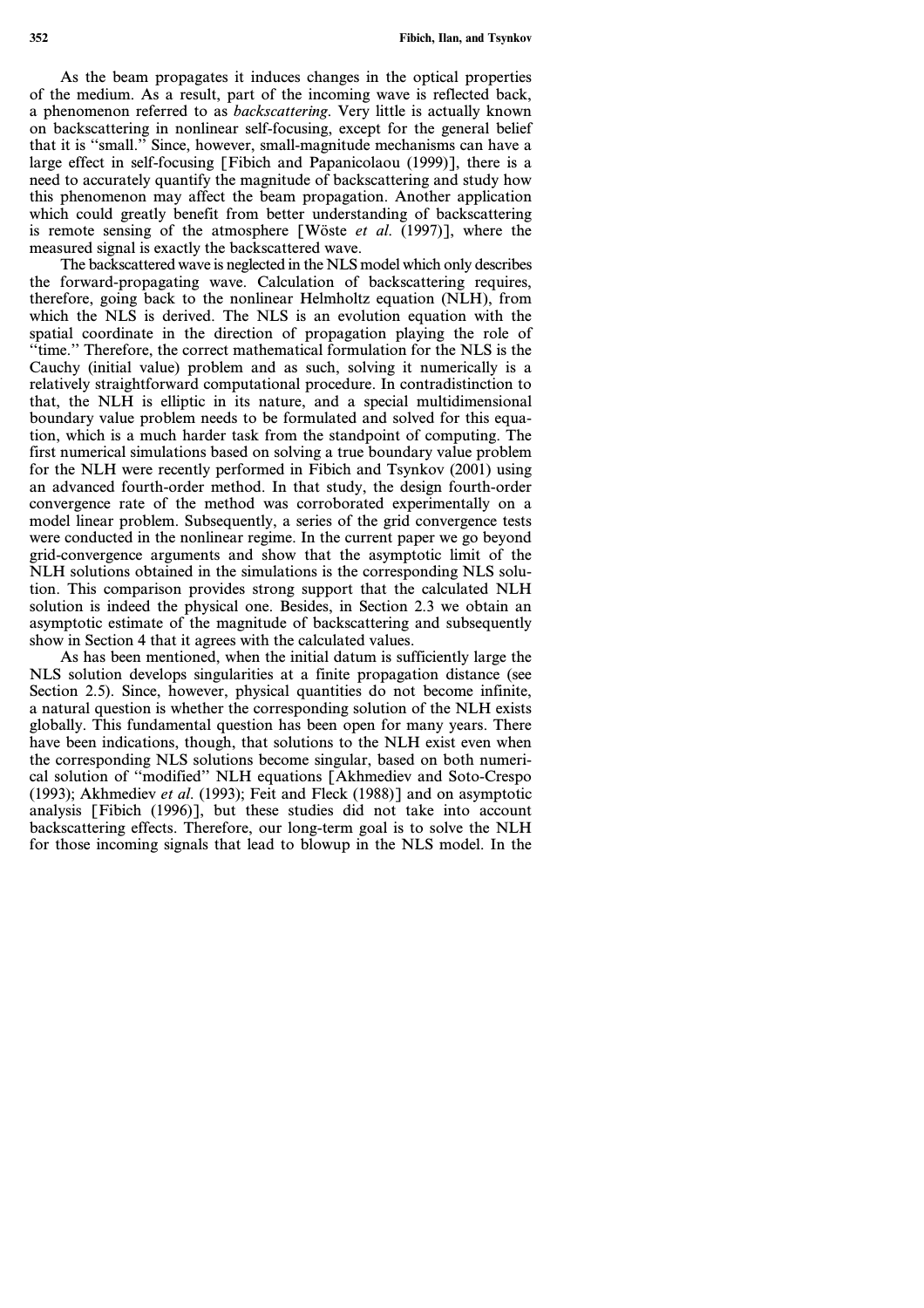current study, however, we concentrate on the more attainable goal of better understanding (in terms of both analysis and numerical simulations) the regime when the corresponding solution of the NLS does not blow up. Our hope is that this understanding will eventually allow to solve the NLH for "any" incoming signal.

#### **2. MATHEMATICAL MODELS**

#### **2.1. The Nonlinear Helmholtz Equation**

A typical experimental setup (both physical and numerical) for the propagation of waves in Kerr media is shown in Fig. 1. An incoming laser beam with known characteristics impinges normally on the planar interface  $z=0$  between the linear and the nonlinear media. The electric field  $E = E(x_1, \ldots, x_{n-1}, z)$  in  $\mathbb{R}^p$  is governed by the nonlinear Helmholtz equation

$$
(\partial_{zz} + \Delta_{\perp}) E + k^2 E = 0, \quad k^2 = k_0^2 (1 + \epsilon |E|^{2\sigma}), \quad (x_1, ..., x_{D-1}) \in \mathbb{R}^{D-1}, \quad z \ge 0
$$
\n(1)

where  $k_0$  is the wavenumber,  $\epsilon = 4\epsilon_0 c n_2$ ,  $n_2$  is the Kerr coefficient, and  $\Delta_{\perp} = \partial_{x_1x_1} + \cdots + \partial_{x_{D-1}x_{D-1}}$  is the transverse Laplacian (the diffraction term) [see, e.g., Boyd (1992); Newell and Moloney (1992)]. For simplicity we consider from now on the cylindrically-symmetric case where  $E = E(r, z)$  and  $r = \sqrt{x_1^2 + \cdots + x_{D-1}^2}$ .

The nonlinear medium occupies the semi-space  $z \ge 0$  (see Fig. 1). Consequently, the NLH (1) has to be supplemented by boundary conditions at  $z = 0$  and  $z \rightarrow +\infty$ . We require that as  $z \rightarrow +\infty$ , *E* has no left-traveling components and that the propagation is diffraction-dominated with the field amplitude decaying to zero, i.e.,  $\lim_{z\to\infty} \max_{0 \le r < \infty} |E(r, z)| = 0$ , which also means  $\lim_{z \to +\infty} k^2 = k_0^2$ . In other words, at large *z*'s the solution should be a linear superposition of right-traveling waves. Since the actual numerical



**Fig. 1.** Schematic of propagation of waves in Kerr media.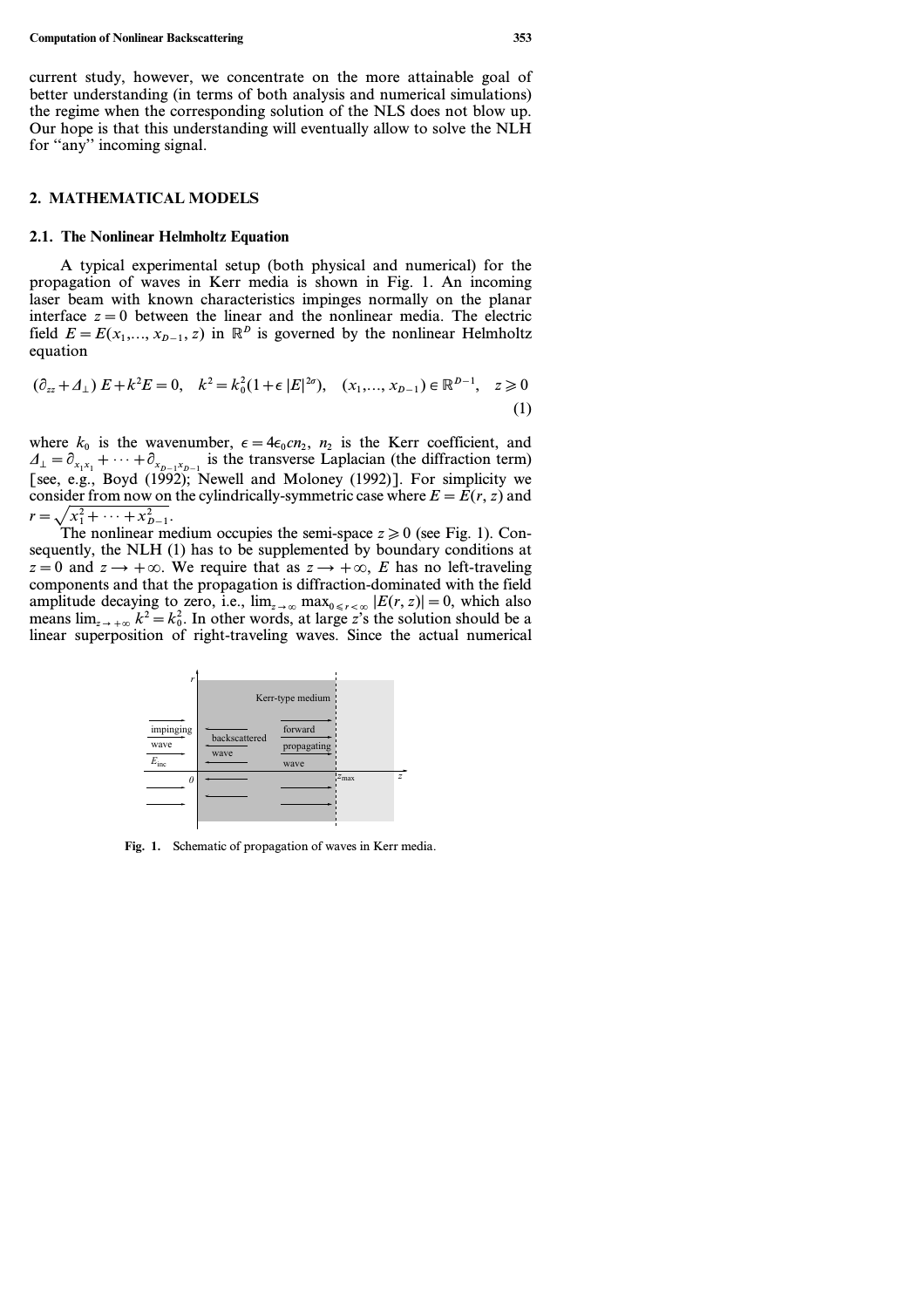simulation is carried out on a truncated domain  $0 \le z \le z_{\text{max}}$  (Fig. 1), the desired behavior of the solution as  $z \rightarrow +\infty$  has to be captured by a far-field artificial boundary condition (ABC) at the artificial boundary  $z = z_{\text{max}}$ . This boundary condition should guarantee a reflectionless propagation of all the waves traveling toward  $z = +\infty$ . Often, boundary conditions designed to ensure the transparency of the outer boundary to the outgoing waves are called *radiation boundary conditions* [Tsynkov (1998)].

The situation is more complex at the interface  $z=0$ , where the total field  $E(r, 0)$  is composed of a given incoming (right-traveling) component  $E_{inc}(r, 0)$  and an unknown backscattered (left-traveling) component *E*scat*(r, 0)*, i.e.,

$$
E(r, 0) = E_{\text{inc}}(r, 0) + E_{\text{scat}}(r, 0)
$$

As such, the boundary condition at  $z=0$  has to guarantee the reflectionless propagation of any left-traveling wave through the interface and at the same time be able to correctly prescribe the incoming signal. Implementation of such *two-way ABC* was done in Fibich and Tsynkov (2001).

Finally, we assume symmetry at  $r=0$  and vanishing of the electric field as  $r \rightarrow +\infty$ . In practice, we truncate the domain at some large but finite  $r_{\text{max}}$  and require that  $E(r_{\text{max}}, z) = 0$ .

Let us also note that in this study we do not take into account the effect of discontinuity in the index of refraction across the interface  $z=0$ . Thus, we assume that  $E_{inc}(r, 0)$  is the incoming wave after it has already passed through the interface (i.e., at  $z=0+$ ). We also assume that lefttraveling (i.e., backscattered) waves are not reflected by the interface  $z=0$ back into the domain  $z \ge 0$ . One can expect the latter effect to be small; it will be investigated in a future study.

## **2.2. Paraxial Approximation and the Nonlinear Schrödinger Equation**

Let  $r_0$  be the initial width of the impinging beam. We first introduce the dimensionless quantities  $\tilde{r}$ ,  $\tilde{z}$ , and  $\psi$  as

$$
\tilde{r} = \frac{r}{r_0}, \qquad \tilde{z} = \frac{z}{2L_{\text{DF}}}, \qquad E = e^{ik_0 z} (\epsilon r_0^2 k_0^2)^{-1/2\sigma} \psi(r, z) \tag{2}
$$

where  $L_{\text{DF}} = k_0 r_0^2$  is the *diffraction length*. Then, by dropping the tildes we obtain

$$
i\psi_z + \Delta_\perp \psi + |\psi|^{2\sigma} \psi = -4f^2 \psi_{zz} \tag{3}
$$

where  $f=1/r_0k_0 \ll 1$  is the *nonparaxiality parameter*.

The standard derivation of the NLS is based on the assumption that the envelope  $\psi$  is slowly varying. In that case, one can neglect the term on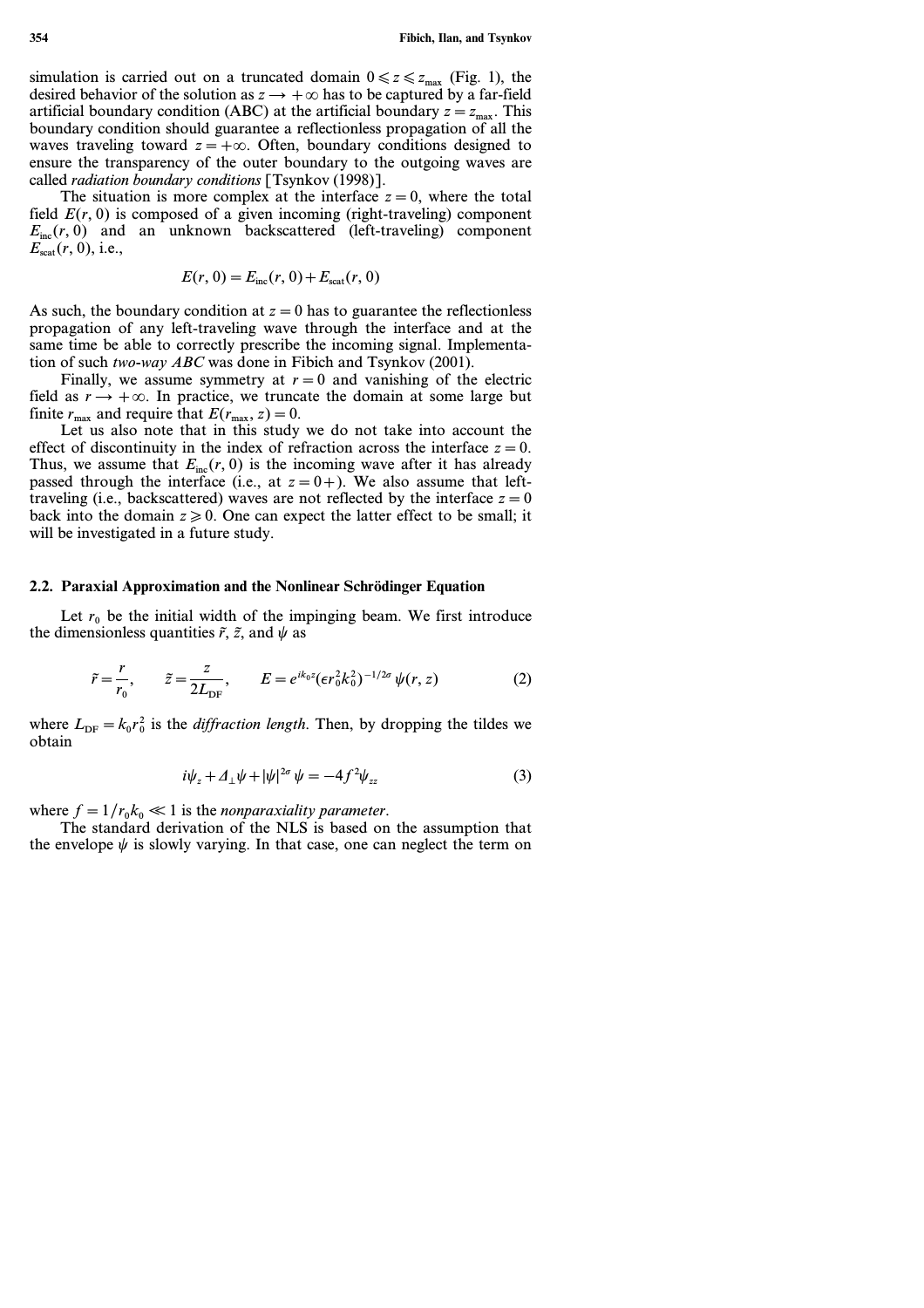the right-hand side of (3) (i.e., apply the *paraxial approximation*) and obtain the nonlinear Schrödinger equation

$$
i\psi_z + \Delta_\perp \psi + |\psi|^{2\sigma} \psi = 0 \tag{4}
$$

The NLS (4) is supplemented by the initial condition at  $z=0$ 

$$
\psi(r, 0) = (\epsilon r_0^2 k_0^2)^{1/2\sigma} E_{\text{inc}}(r, 0)
$$

Subsequently, it needs to be integrated by a ''time''-marching algorithm, where the direction of propagation *z* plays the role of time. We reemphasize that *backscattering effects are not taken into account by the NLS (4)*. Indeed, once (4) is solved, the overall solution, according to (2), is the slowly varying amplitude  $\psi$  times the forward propagating oscillatory component  $e^{ik_0 z}$ .

#### **2.3. Preliminary Analysis of Backscattering**

To the best of our knowledge, no accurate quantitative analysis of backscattering in nonlinear self-focusing has ever been performed, although there is a general belief that the magnitude of the backscattered signal is small. In this section we present a preliminary asymptotic study of backscattering. To do that, we consider a more general ansatz for  $E$  than  $(2)$ which is composed of both forward-propagating and backward-propagating waves, i.e.,

$$
E = (\epsilon r_0^2 k_0^2)^{-1/2\sigma} \left[ A(r, z) e^{ik_0 z} + B(r, z) e^{-ik_0 z} \right]
$$
 (5)

where *A* and *B* are slowly-varying envelopes. Substitution in the NLH  $(1)$ yields

$$
e^{ik_0z}[A_{zz}+2ik_0A_z+A_{\perp}A+|A+e^{-2ik_0z}B|^{2\sigma}A] +e^{-ik_0z}[B_{zz}+2ik_0B_z+A_{\perp}B+|A+e^{-2ik_0z}B|^{2\sigma}B]=0
$$

Changing to the nondimensional variables (2) gives (after dropping the tildes)

$$
e^{i(4/f^2) z} [f^2 A_{zz} + iA_z + A_{\perp} A + |A + e^{-i(4/f^2) z} B|^{2\sigma} A]
$$
  
+ 
$$
[f^2 B_{zz} + iB_z + A_{\perp} B + |A + e^{-i(4/f^2) z} B|^{2\sigma} B] = 0
$$

Let us average the last equation over one fast oscillation. For example, using Taylor expansion, we obtain

$$
\frac{2}{\pi f^2} \int_{z-\pi f^2/4}^{z+\pi f^2/4} B(\zeta) d\zeta = \frac{2}{\pi f^2} \int_{z-\pi f^2/4}^{z+\pi f^2/4} [B(z) + (\zeta - z) B_z(z) + \cdots] d\zeta
$$
  
=  $B(z)(1+O(f^2))$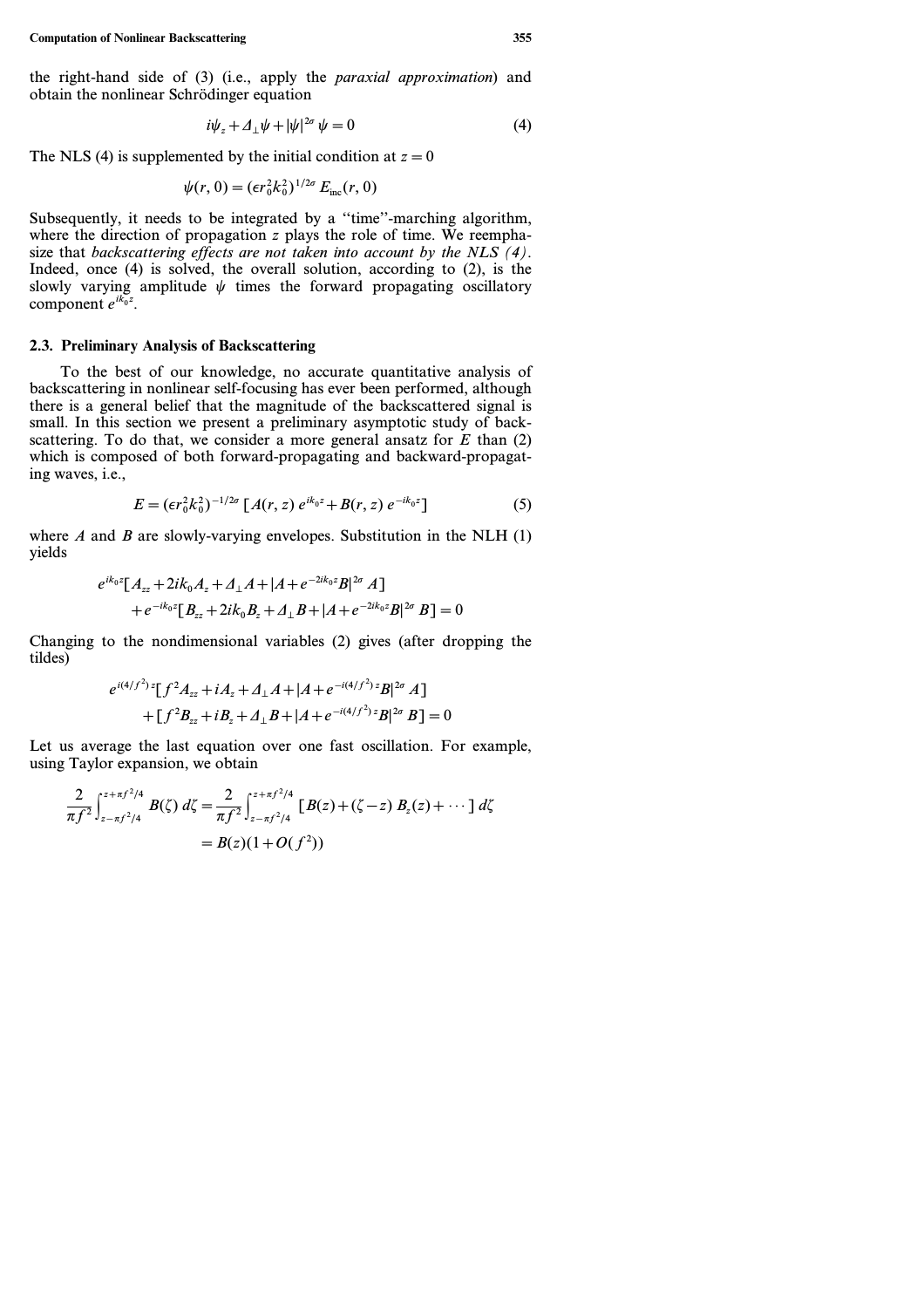Similarly,

$$
\frac{2}{\pi f^2} \int_{z-\pi f^2/4}^{z+\pi f^2/4} e^{i(4/f^2) z} A(\zeta) d\zeta
$$
  
= 
$$
\frac{2}{\pi f^2} \int_{z-\pi f^2/4}^{z+\pi f^2/4} e^{i(4/f^2) z} [A(z) + (\zeta - z) A_z(z) + \cdots] d\zeta
$$
  
= 
$$
\frac{f^2}{4i} A_z e^{i(4/f^2) z} + O(f^4)
$$

Consequently, we obtain the following equation for the backscattered wave

$$
f^2 B_{zz} + i B_z + \Delta_\perp B + |A + e^{-i(4/f^2)z} B|^{2\sigma} B = f^2 F, \qquad B(z)|_{z=\infty} = 0 \tag{6}
$$

where

$$
F = \frac{1}{4i} e^{i(4/f^2) z} [f^2 A_{zz} + iA_z + A_{\perp} A + |A + e^{-i(4/f^2) z} B|^{2\sigma} A]_z
$$

Let us now employ the common assumption that backscattering is small, i.e.,  $B \ll A$ . Since  $f \ll 1$ , Eq. (6) for *B* can be approximated with the linear Schrödinger equation

$$
iB_z + \Delta_{\perp}B + |A|^{2\sigma}B = f^2F
$$
,  $B(z)|_{z=\infty} = 0$ 

where

$$
F = \frac{1}{4i} e^{i(4/f^2) z} [iA_z + \Delta_{\perp} A + |A|^{2\sigma} A]_z
$$

Since the solution of

$$
iB_z + \Delta_{\perp}B + |A|^{2\sigma} B = 0
$$
,  $B(z)|_{z=\infty} = 0$ 

is  $B \equiv 0$ , the above analysis suggests that

$$
B/A = O(f^2) \tag{7}
$$

If the quadratic scaling law (7) can be confirmed independently, then it will provide a convincing justification for the assumption that backscattering is indeed small. Hence, in our simulations we expect to see that

$$
\frac{(\epsilon r_0^2 k_0^2)^{1/2\sigma} |E| - |A|}{|A|} = O(f^2)
$$
 (8)

The numerical results of Section 4 do corroborate these expectations.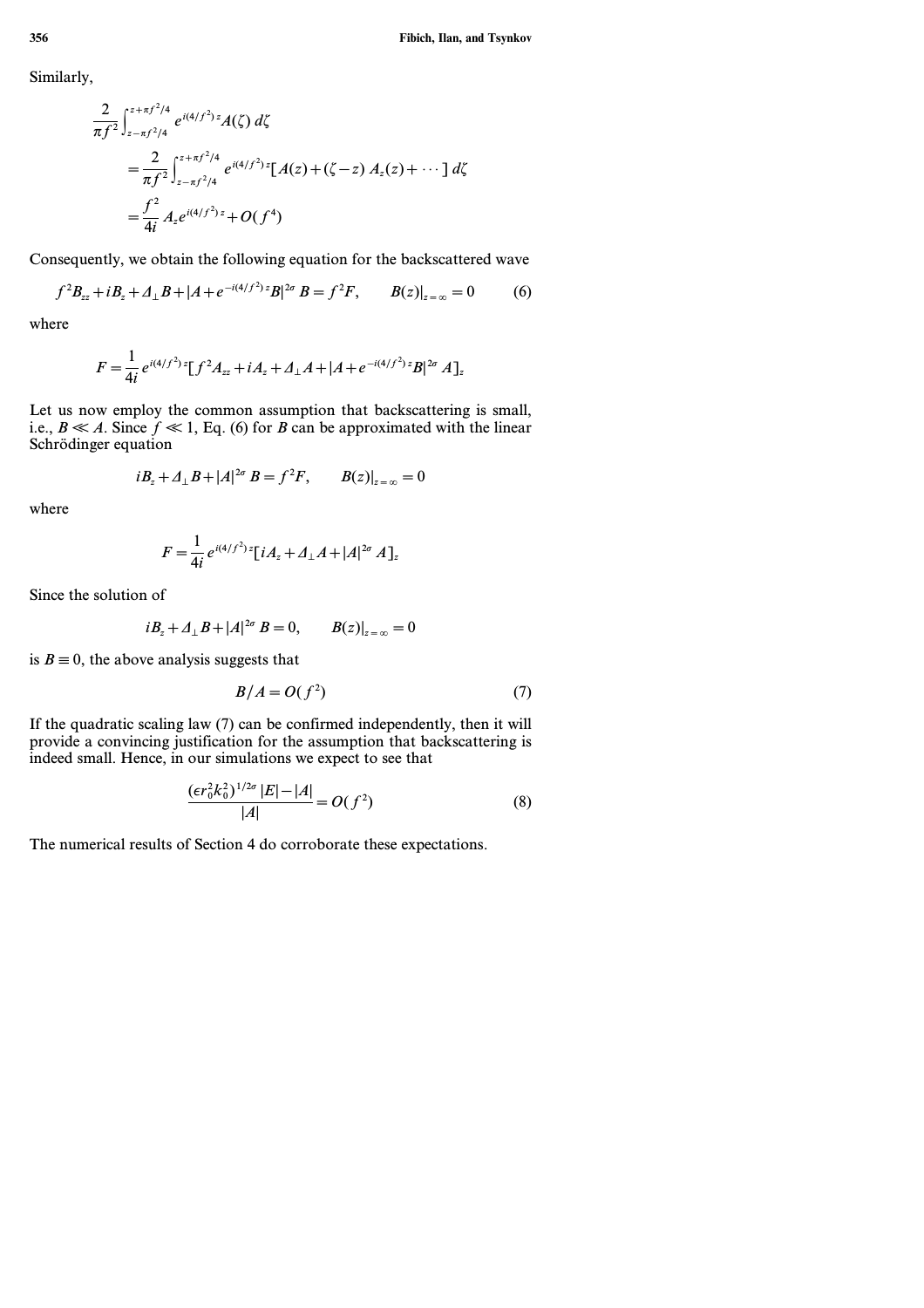The above analysis also shows that

$$
|E| = (\epsilon r_0^2 k_0^2)^{-1/2\sigma} |A| \left| 1 + \frac{B}{A} e^{-2ik_0 z} \right|
$$

Therefore, the amplitude of the NLH solution may have  $O(f^2)$  ripples with the wavelength  $\pi/k_0$  due to backscattering on top of the slowly varying amplitude of the forward-propagating wave. NLH simulations suggesting that this indeed may be the case have been reported in Fibich and Tsynkov (2001) (see also Fig. 3 in Section 4). It is not clear, however, to what extent the ripples observed in Fibich and Tsynkov (2001) are a numerical artifact due to placing the far-field artificial boundary too close to the nonlinear self-focusing zone. Therefore, no definite conclusion as to the presence of the  $O(f^2)$  ripples in the NLH solutions can be made at this time and this question requires a subsequent thorough study.

#### **2.4. Nonparaxiality and Backscattering**

The traditional way of introducing the paraxial approximation is reported in Section 2.2, where the right-hand side of Eq. (3) is omitted and the NLS is derived. The more careful analysis of Section 2.3 shows, however, that *two approximations* are, in fact, being made when the NLH is approximated with the NLS: Neglecting *Azz* (the paraxial approximation in the narrow sense, i.e., as it applies to the forward-propagating waves) and neglecting *B* (backscattering). We recall that previous studies [Feit and Fleck (1988); Fibich (1996)] suggested that nonparaxiality of the righttraveling waves (i.e.,  $A_{zz}$  in the sense of Section 2.3) arrests the collapse of the NLS solutions, but these studies did not take into account backscattering effects. Having said that, we still note that the separation into nonparaxial and backscattering effects, which is based on the ansatz (5), is somewhat artificial, since the problem in nonlinear. Therefore, when we compare the NLH and NLS solutions, it is not precisely clear which part of the difference comes from nonparaxial effects for the right-traveling waves, and which one from backscattering. *A notable exception is, however, at z=0, where the difference between NLH and NLS solutions is solely due to backscattering.*

#### **2.5. Critical NLS**

It is well known that solutions of the NLS (4) can become singular when either  $\sigma(D-1) > 2$ , the *supercritical* NLS, or when  $\sigma(D-1) = 2$ , the *critical* NLS. However, whereas in supercritical collapse nonlinearity dominates over diffraction near the singularity, in the critical collapse nonlinearity and diffraction are almost balanced near the singularity. Consequently, the singularity formation is highly sensitive to small perturbations in the critical case, but much less so is the supercritical case.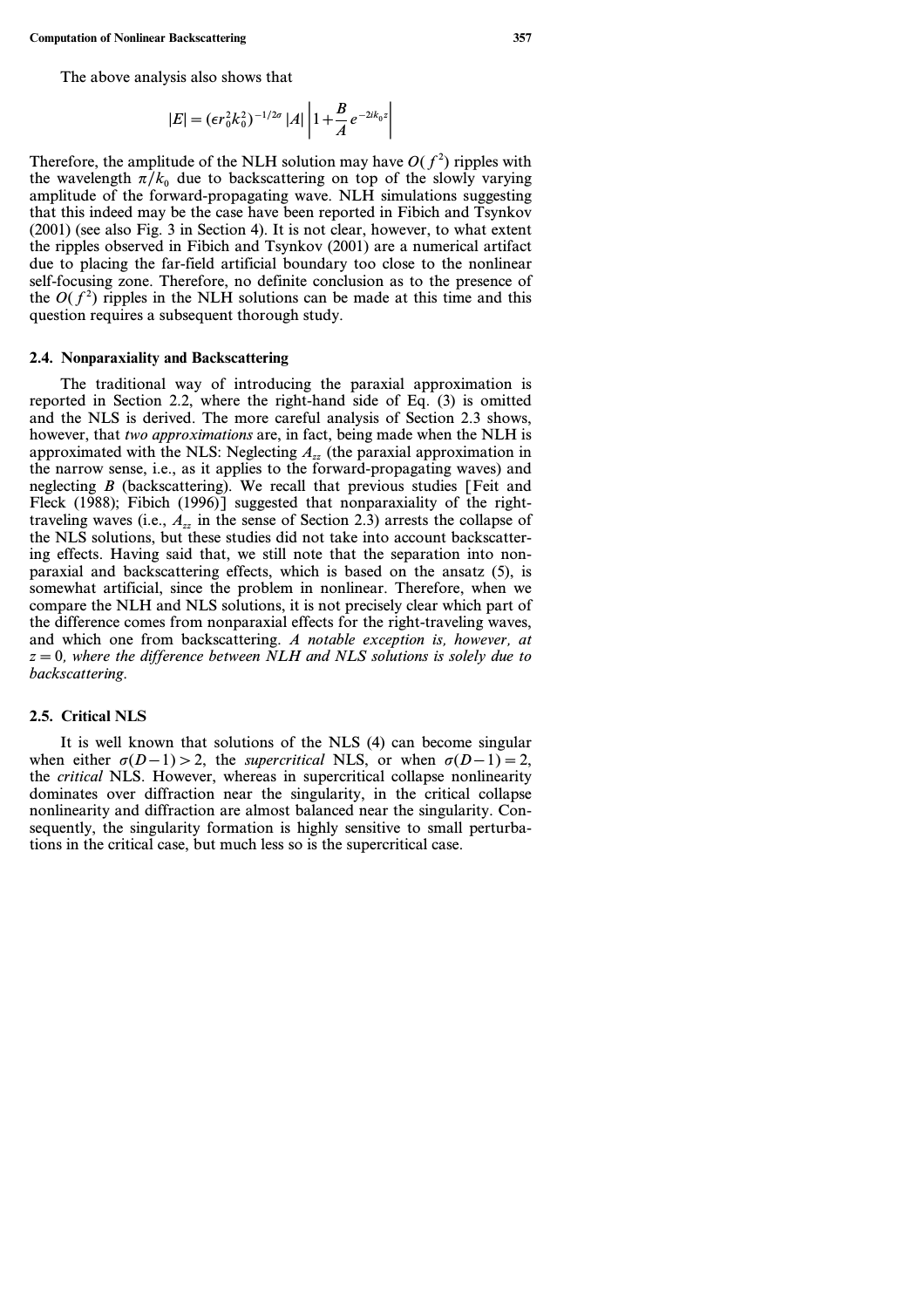The physical case that corresponds to the propagation of laser beams in bulk Kerr media is the critical one, as  $D=3$  and  $\sigma=1$ . However, in order to reduce the complexity of the computations, below we consider the critical case  $D = 2$  and  $\sigma = 2$ . Thus, the NLH for  $E = E(r, z)$  and the NLS for  $\psi = \psi(r, z)$ , which are solved numerically in this study are

$$
E_{zz} + E_{rr} + k_0^2 (1 + \epsilon |E|^4) E = 0 \tag{9}
$$

and

$$
i\psi_z + \psi_{rr} + |\psi|^4 \psi = 0 \tag{10}
$$

respectively.

### **3. NUMERICAL METHODS**

The NLH (9) is solved using fourth-order finite differences. The choice of a higher-order method is motivated primarily by the necessity to resolve a small-scale phenomenon (backscattering) at the background of the forward propagating waves. The NLS (10) is also solved by a fourth-order scheme; it is natural to expect that this will leave less room for potential purely numerical discrepancies between the two techniques and as such, will allow for a more accurate comparison. Besides, it is generally known that higher-order methods provide for a better resolution of waves.

### **3.1. Numerical Integration of the NLH**

Our numerical method for solving the NLH is delineated in Fibich and Tsynkov (2001); here we only outline its key elements. We use a conventional fourth-order central-difference discretization of the Laplacian; in so doing the stencil is five-node wide in both *r* and *z* directions. As the equation is nonlinear, we implement a nested iteration scheme. On the outer loop, we freeze the nonlinearity, i.e., consider the coefficient  $k^2$  of (1) as a given function of *r* and *z*, which is actually obtained by taking  $|E|^4$  from the previous iteration. This way we arrive at a linear equation with variable coefficients. The latter is also solved by iterations on the inner loop of the nested scheme. Here, we leave the entire varying part of the equation, which is proportional to  $\epsilon$ , on the lower level, and on the upper level need to invert only the constant-coefficient linear Helmholtz operator  $\Delta + k_0^2 I$ . Formally, our iteration scheme resembles the fixed-point approach, however, no rigorous convergence theory is available yet, and the convergence has to be assessed experimentally. The advantage of using these nested iterations is that first, the method eventually reduces to the repeated solution of one and the same linear constant coefficient equation driven by different source terms. As explained below, this can be done efficiently on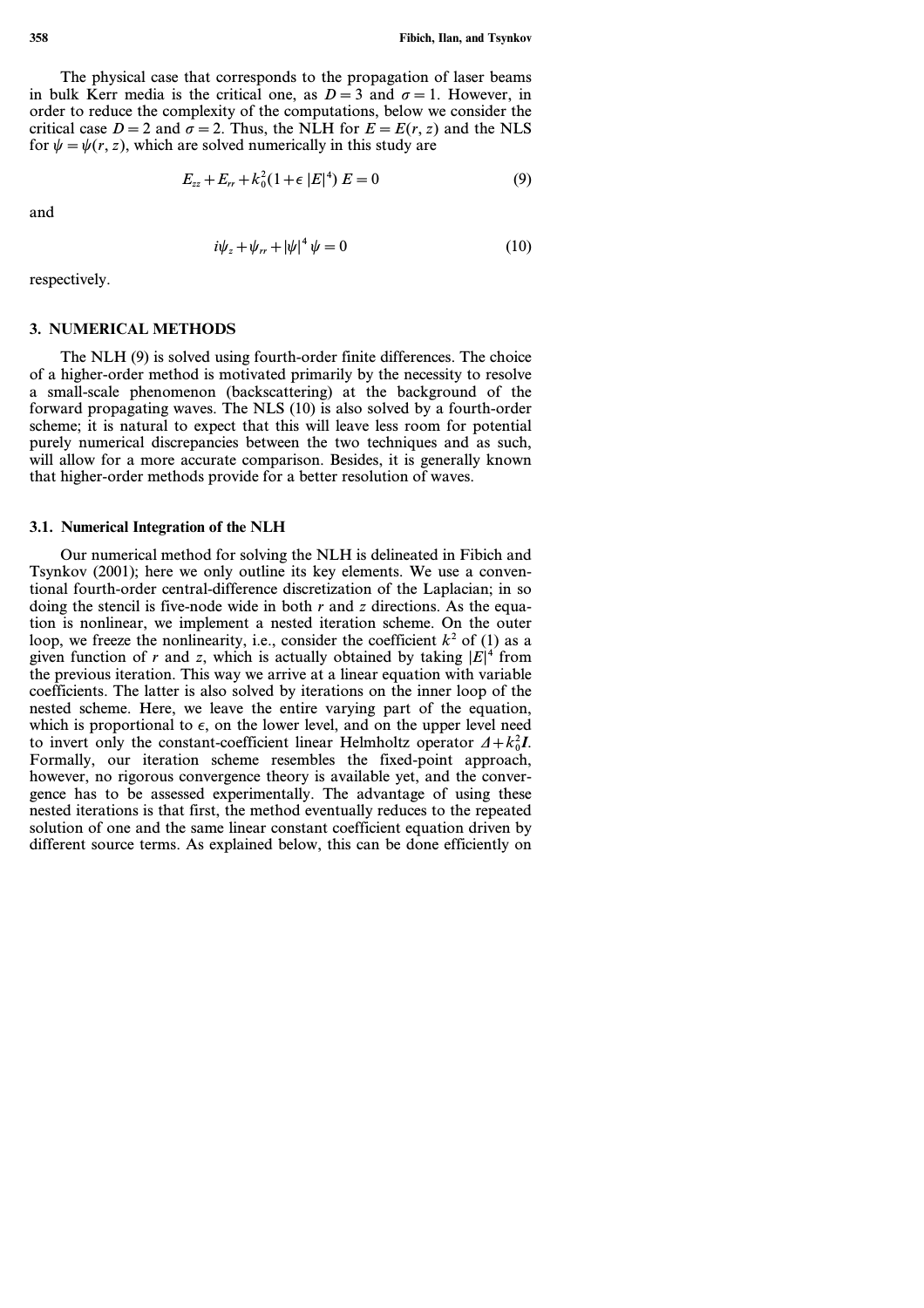#### **Computation of Nonlinear Backscattering 359**

To solve the linear-constant coefficient Helmholtz equation (discrete counterpart of  $\Delta E + k_0^2 E = g$ , where *g* is the right-hand side generated on the previous iteration) we first separate the variables by implementing the discrete Fourier transform in the transverse direction *r*; the boundary conditions are symmetry at  $r=0$  and zero Dirichlet at  $r=r_{\text{max}}$ . This yields a collection of fourth-order one-dimensional finite-difference equations parameterized by the dual Fourier variable; each of the latter needs to be solved independently. The two-way and radiation ABCs at  $z=0$  and  $z=z_{\text{max}}$ , respectively, are set in the Fourier space as well, i.e., separately for each of the aforementioned one-dimensional equations. This is done by first identifying the linearly-independent eigen-modes for the homogeneous version of each one-dimensional equation. It is important to note that even though the original differential equation is of the second order, we are using its fourth-order approximation and as such, each homogeneous discrete one-dimensional equation has four linearly independent solutions. One pair of the latter approximates the genuine modes of the differential equation, those may be either traveling or evanescent waves depending on the value of the dual Fourier variable. The other pair is a pure numerical artifact, these waves are always evanescent, but their presence implies that every discrete equation requires two more boundary conditions compared to the original differential equation. The radiation boundary conditions are constructed by requiring that on the left boundary  $z=0$  only the left-traveling and/or left-decaying (evanescent) waves be present in the solution, and on the right boundary  $z=z_{\text{max}}$  only the right-traveling and/or rightevanescent waves be present in the solution. The selection is rendered by the so-called one-way discrete Helmholtz equations, which are the linear homogeneous relations that define the span of all appropriate modes for each boundary. The two-way ABC that also prescribes the incoming signal at  $z=0$  is constructed on the basis of the corresponding radiation boundary condition by substituting the right-traveling incoming wave into the one-way-to-the-left Helmholtz equation and as such creating the inhomogeneity of a particular form [see Fibich and Tsynkov (2001)]. Simple considerations based on the linear superposition principle and uniqueness guarantee that the resulting nonhomogeneous relation will correctly specify the incoming signal at  $z=0$  and still ensure the reflectionless propagation of all the outgoing (i.e., left-traveling) waves through  $z=0$  toward  $z=-\infty$ .

As concerns the computational complexity of the resulting algorithm, if we introduce the grid dimensions  $N_r$  and  $N_r$ , then the cost of both the direct and inverse FFT will be  $O(N<sub>z</sub>N<sub>r</sub> \ln N<sub>r</sub>)$ . The cost of solving each of the  $N_r$  one-dimensional systems will be linear with respect to  $N_r$ . Indeed, in the course of iterations each of these systems needs to be solved many times for different right-hand sides. Consequently, the sparse LU decomposition can be performed only once ahead of time, and the cost of each backward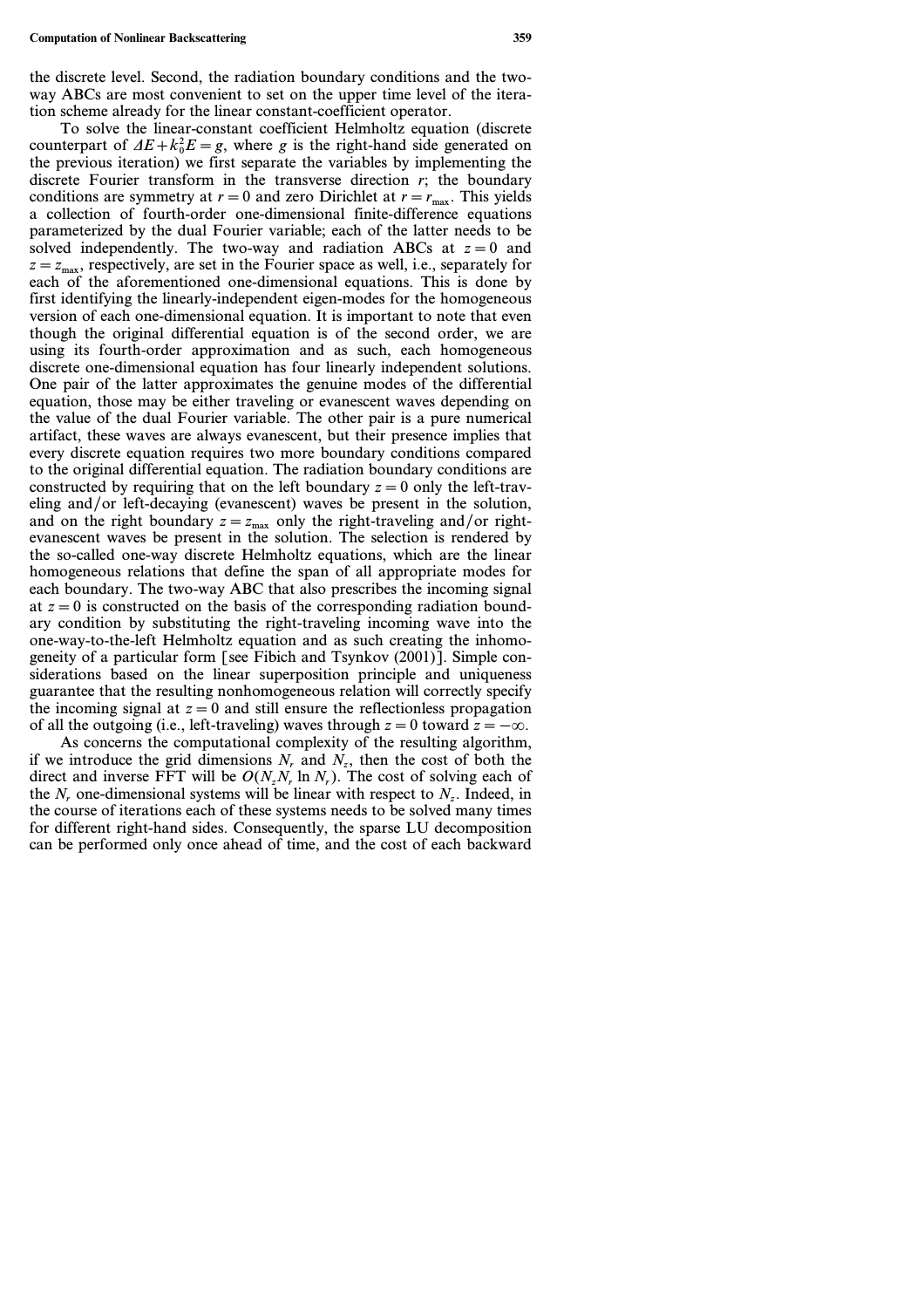substitution is linear. Altogether, the complexity of each iteration is still *O(NzN<sup>r</sup>* ln *N<sup>r</sup> )*.

#### **3.2. Numerical Integration of the NLS**

The NLS (10) is discretized in the *r* direction using standard fourthorder central differences. It is integrated in *z* with a four-stage Runge– Kutta method starting with the initial data  $E_{inc}(r, 0)$ . The boundary condition at the remote lateral boundary  $r=r_{\text{max}}$  is zero Dirichlet, as in the case of the NLH.

## **4. COMPUTATIONAL RESULTS**

In accordance with the discussion of Section 2 we have designed a set of numerical experiments aimed at achieving two objectives: (I) Validate the computational algorithm of Fibich and Tsynkov (2001) for solving the NLH through a comparison with numerical simulations of the NLS model, and (II) corroborate that backscattering effects captured by the NLH model scale quadratically with the nonparaxiality parameter  $f$ , as suggested by the analysis of Sections 2.3–2.4. Regarding the first objective, let us note that previously we have tested the numerical algorithm of Fibich and Tsynkov (2001) in the nonlinear regime using grid convergence, but never compared it with any other algorithm for computing the propagation of waves in Kerr media. As concerns the second objective, it amounts to the accurate numerical computation of backscattering in nonlinear self-focusing, and we are currently unaware of any previous technique with similar capabilities.

To be able to conduct an accurate comparison of the numerical predictions obtained with the NLH and NLS models (Eqs. (9) and (10), respectively), we have chosen a regime with the input power below critical, for which the solution of the NLS does not develop singularities. We take  $k_0 = 8$  and  $\epsilon = 0.04$ , which corresponds to 74% of the critical power *N<sub>c</sub>* [see Weinstein (1983), Fibich and Tsynkov (2001)]. The incoming beam profile is  $E_{\text{inc}}(r, 0) = e^{-(r/r_0)^2}$ , such that the beam width  $r_0$  is much less than  $r_{\text{max}}$ . To allow for the variation of the nonparaxiality parameter  $f=1/k_0 r_0$ , we vary the beam width  $r_0$  while keeping the wavenumber  $k_0$  and the quantity  $k_0 \sqrt{\epsilon}$  that controls the fractional critical power unchanged.

In Fig. 2 we show the on-axis amplitude profiles for the NLH and NLS numerical solutions; Fig. 2(a) corresponds to  $f = 1/8$ , and Fig. 2(b) corresponds to  $f=1/16$ . We plot the values of the computed solution on the axis of symmetry  $r=0$  because this is the most interesting location in the domain where the genuinely nonlinear phenomena take place. A clear manifestation of nonlinear self-focusing is the ''bump,'' or peak, on the solution curves in Fig. 2, whose value is *higher* than that of the incoming wave  $E_{\text{inc}}(0, 0)$ .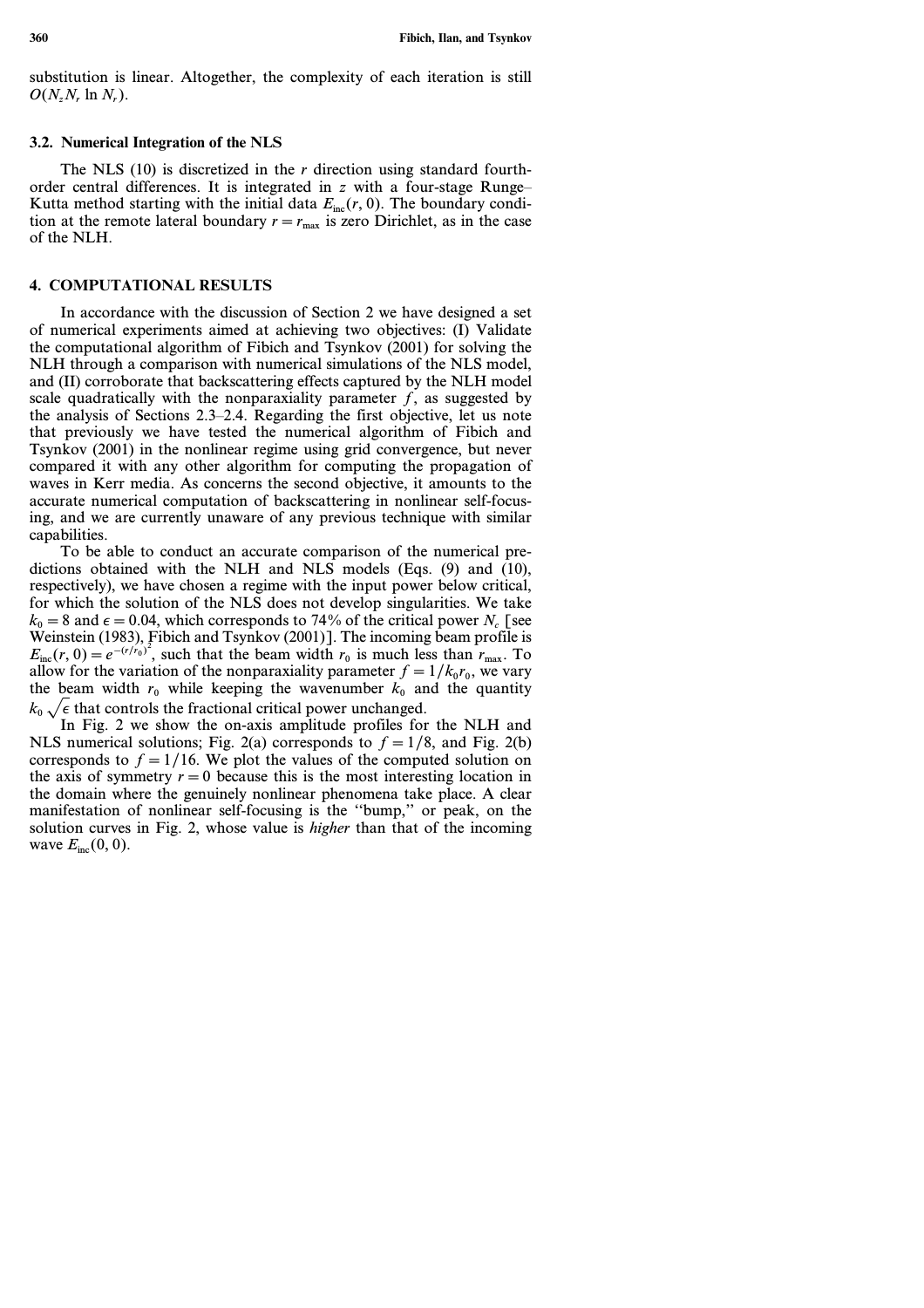

**Fig. 2.** On-axis amplitudes of the solutions to NLH:  $|E(0, z)|$ , and NLS:  $(\epsilon r_0^2 k_0^2)^{-1/4} |\psi(0, z)|$ , plotted vs.  $z/2L_{\text{DF}}$ .

It is easy to see that for both  $f=1/8$  and  $f=1/16$  the NLH and NLS curves in Fig. 2 are close to one another. As the NLS is a well-established model that has regular solutions for subcritical initial powers, we conclude that our numerical algorithm for solving the NLH [Fibich and Tsynkov (2001)] (that starts the iteration process with the initial guess  $E \equiv 0$ ) indeed converges to the correct solution.

We also notice that the discrepancy between the NLH and NLS curves on Fig. 2(a) is larger than that on Fig. 2(b). This behavior is expected



**Fig. 3.** Zoom-in on Fig. 2(a) in the area of the nonlinear self-focusing peak.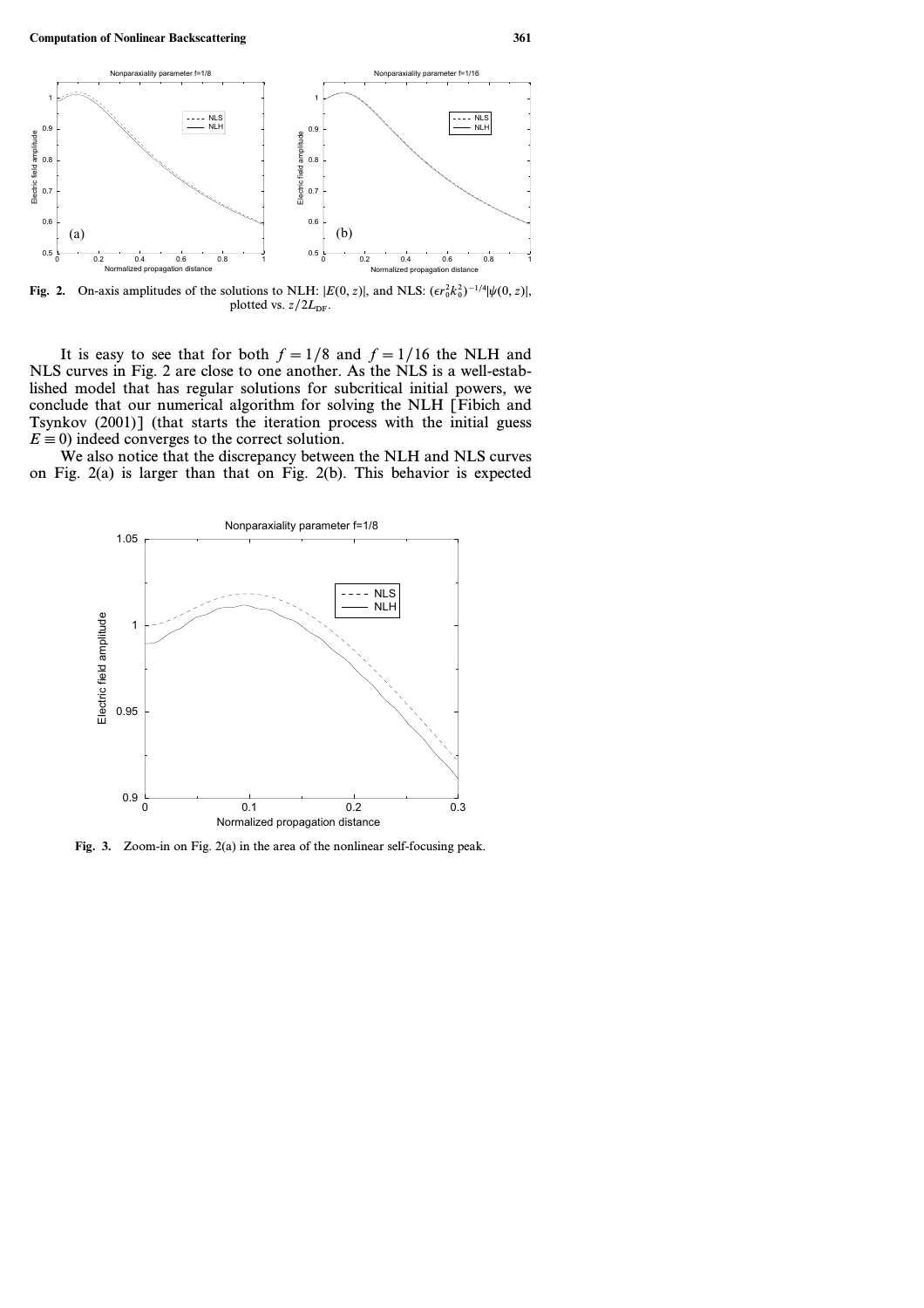

**Fig. 4.** (a) The quantity given by formula (11) as a function of *f* compared on the log–log scale with the approximation  $0.75 \cdot f^{2.05}$  (solid line). (b) The difference (12) between the two solutions as a function of  $z/2L_{\text{DF}}$  for  $f=1/8$  and  $f=1/16$ .

according to the analysis of Section 2.3, because the discrepancy between the two curves is due to nonparaxiality and backscattering. In particular, these simulations suggest that the NLS is indeed the asymptotic limit of the NLH as  $f \rightarrow 0$ . Perhaps the most apparent manifestation of the presence of backscattering in the solution of the NLH is that the computed value of the total electric field at  $z=0$  *differs* from that of the incoming wave, as one can clearly see in Fig. 3 where we zoom in on the two curves obtained for  $f=1/8$ . The small ripples in the NLH solution may also be evidence of backscattering (see Section 2.3).

Next, we quantify the backscattering effect by computing a series of solution pairs (NLS and NLH) for additional values of *f*. In Fig. 4(a) we show by asterisks on the log–log scale the quantity

$$
|(\epsilon k_0^2 r_0^2)^{1/4} E(0,0) - \psi(0,0)| \equiv |(\epsilon k_0^2 r_0^2)^{1/4} E(0,0) - A(0,0)| \tag{11}
$$

(cf. formula (8)), where *E* is the computed solution of the NLH and  $\psi$  is the solution to the NLS that satisfies the initial condition  $\psi(0, 0) = 1$ , for  $f=1/16$ ,  $1/12$ ,  $1/10$ , and  $1/8$ . The solid line on Fig. 4(a) that fits closely the computed data is  $0.75 \cdot f^{2.05}$ . This essentially corroborates that the magnitude of backscattering indeed scales quadratically with the nonparaxiality parameter *f*, as predicted in Section 2.3 and further discussed in Section 2.4.

Let us also note that to evaluate the quantity (11) we do not really need to solve the NLS, because the initial profile at  $z=0$  is given. To compare the actual computed solutions of the NLH and NLS, we plot on Fig. 4(b) the quantity

$$
\left| \left( \epsilon k_0^2 r_0^2 \right)^{1/4} |E(0, z)| - \left| \psi(0, z) \right| \right| \tag{12}
$$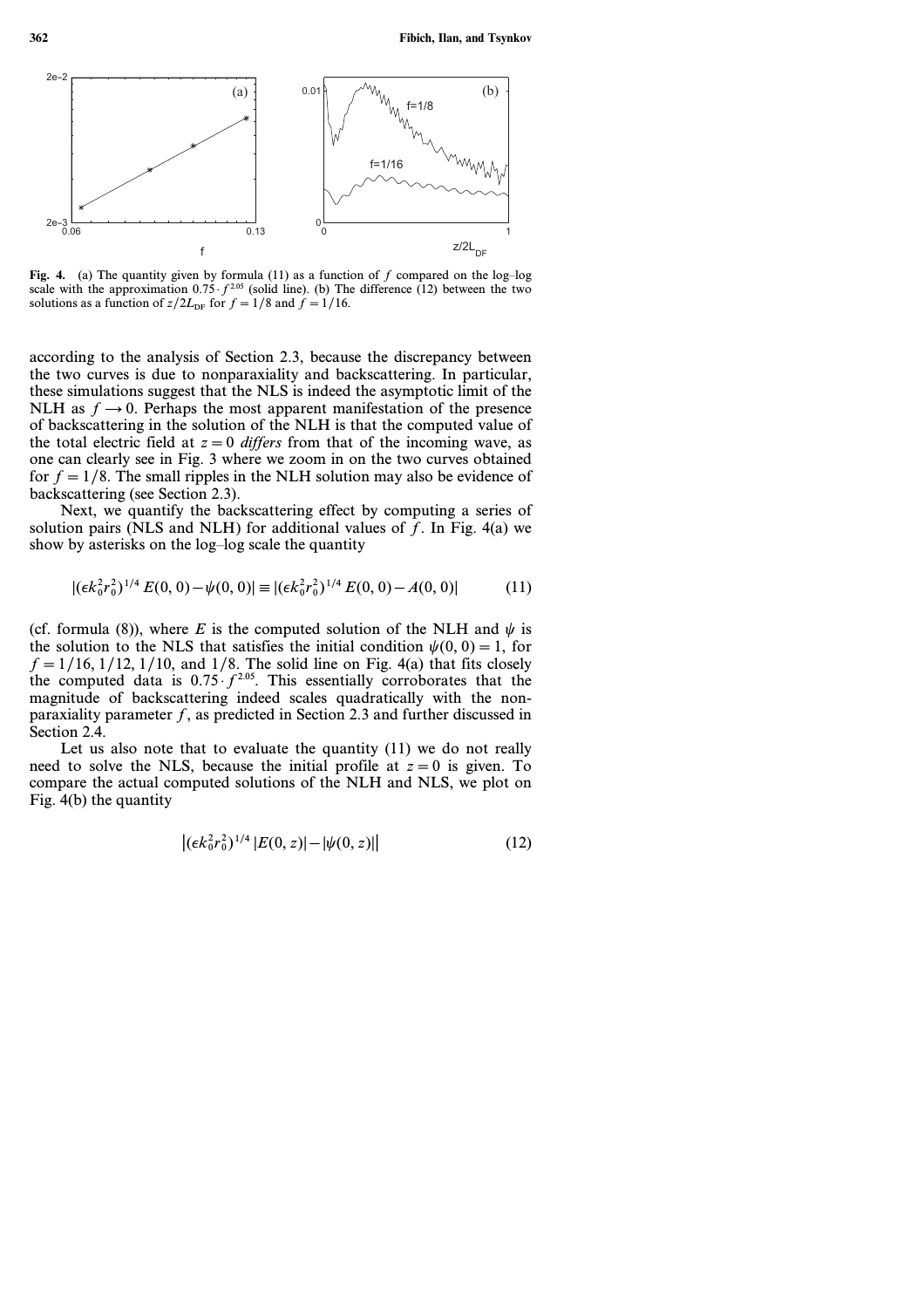for  $f=1/8$  and  $f=1/16$  (same values as on Fig. 2) as a function of the normalized propagation distance for  $z \ge 0$ . Although the curves on Fig. 4(b) are oscillatory, we still see that that the difference between the solutions of the NLH and NLS decreases for all *z* with the decrease of *f*.

#### **5. CONCLUSIONS**

We have compared numerically the solutions to the nonlinear Schrödinger equation and nonlinear Helmholtz equation, both of which model the propagation of time-harmonic electromagnetic waves in Kerr media. The NLH was solved using a new fourth-order method supplemented by the two-way artificial boundary conditions that guarantee the proper behavior of the waves as they enter and leave the computational domain. As the NLS is considered an established model, the agreement of the NLH and NLS simulations provides a good justification that the NLH algorithm indeed converges to the correct physical solution. On the other hand, the NLH is a more comprehensive model that, unlike the NLS, takes into account the phenomenon of nonlinear backscattering. As such, we attribute the small discrepancies that do exist between the NLH and NLS solution to nonparaxial and backscattering effects. By analyzing several computational variants that correspond to different values of the nonparaxiality parameter *f* we have been able to corroborate that the magnitude of the backscattered wave indeed scales quadratically with this parameter, according to the theoretical predictions. To the best of our knowledge, this is the first study ever that allows for an accurate quantitative estimation of backscattering in nonlinear self-focusing.

### **ACKNOWLEDGMENTS**

G. Fibich would like to acknowledge useful discussions with G. Papanicolaou. Work supported by Grant 97-00127 from the United States–Israel Binational Science Foundation (BSF ), Jerusalem, Israel.

## **REFERENCES**

- Akhmediev, N., Ankiewicz, A., and Soto-Crespo, J. M. (1993). Does the nonlinear Schrödinger equation correctly describe beam propagation?. *Opt. Lett.* **18**, 411–413.
- Akhmediev, N., and Soto-Crespo, J. M. (1993). Generation of a train of three-dimensional optical solitons in a self-focusing medium. *Phys. Rev. A* **47**, 1358–1364.
- Boyd, R. W. (1992), *Nonlinear Optics*, Academic Press, Boston.
- Feit, M. D., and Fleck, J. A. (1988). Beam nonparaxiality, filament formation, and beam breakup in the self-focusing of optical beams. *J. Opt. Soc. Am. B* **5**, 633–640.
- Fibich, G. (1996). Small beam nonparaxiality arrests self-focusing of optical beams. *Phys. Rev. Lett.* **76**, 4356–4359.
- Fibich, G., and Papanicolaou, G. C. (1999). Self-Focusing in the perturbed and unperturbed nonlinear Schrödinger equation in critical dimension. *SIAM J. Appl. Math.* **60**, 183–240.
- Fibich, G., and Tsynkov, S. V. (2001). High-order two-way artificial boundary conditions for nonlinear wave propagation with backscattering. *J. Comput. Phys.* **171**, 632–677.